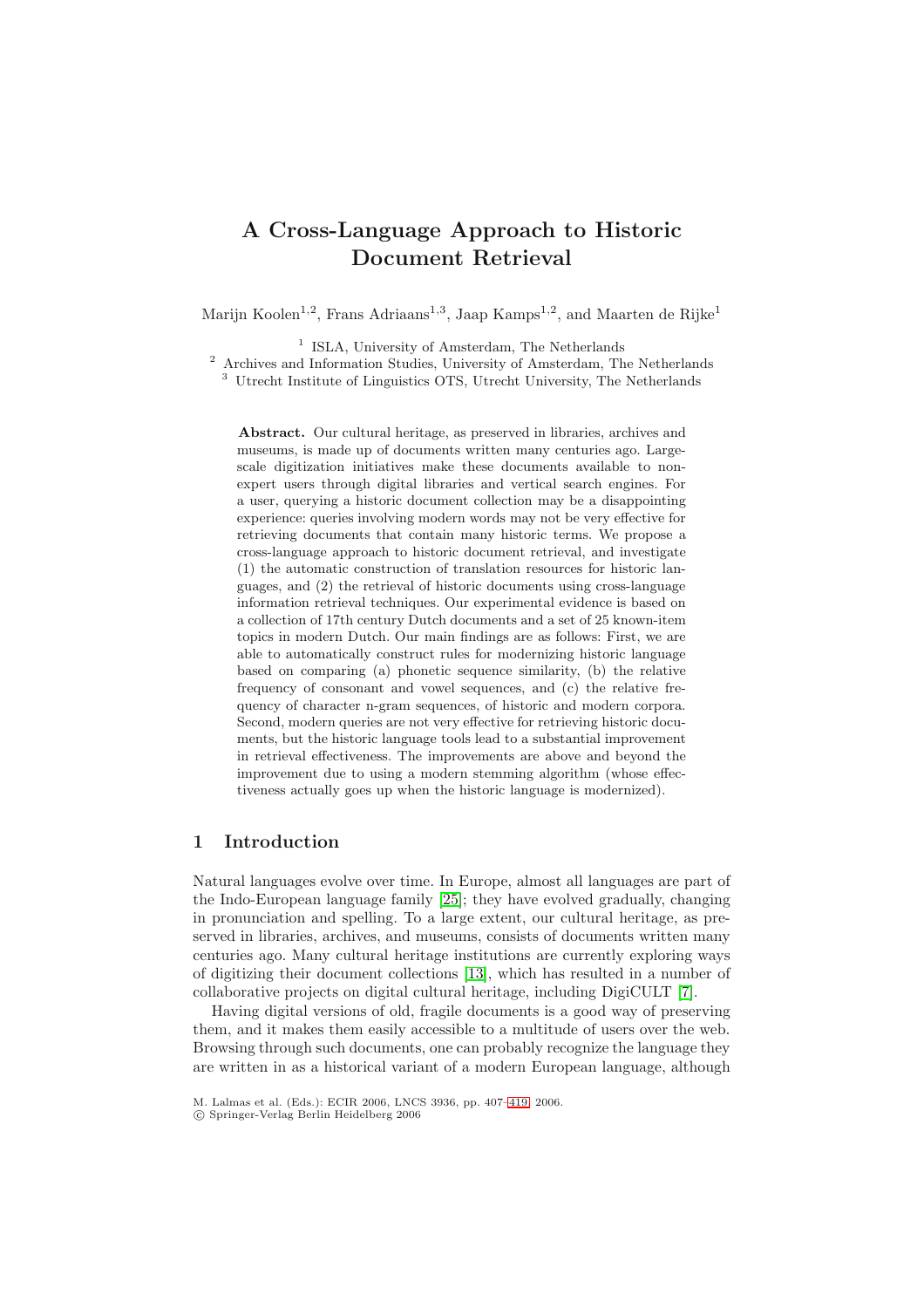one may run into significant differences with today's spelling rules and vocabulary. What if a vertical search engine is created that gives access to the historic documents? One that "knows" about changes in spelling and vocabulary? Consider a user that searches for 300 year old documents about, for instance, Central European politics. Her query will consist of modern words, and hence will not be very effective for retrieving documents containing historic terms. In order to make historic documents accessible to modern users, our vertical search engine should be able to bridge the gap between the historic language of the document and the modern language of a user's query. This is the focus of the present paper.

We define Historic Document Retrieval (HDR) as the retrieval of relevant historic documents given a modern query. Earlier research [\[18,](#page-11-3)[17,](#page-11-4) [3\]](#page-11-5) dealt with spelling differences between a modern language and a historical variant in a collection of old documents. We continue research on this spelling problem and propose a cross-language approach to HDR. Using historic Dutch as a concrete example, we argue that the gap between modern and 17th century Dutch is substantial, and that effective retrieval therefore requires a mapping between the two languages.

A cross-language approach to HDR raises a number of questions. Manually constructing historic language tools is an unattractive option, because of the large number of spelling variants. These variants are caused by the absence of strict spelling rules and by various regional differences. Is it possible to automatically construct translation resources for historic languages? In Cross-Language Information Retrieval (CLIR, [\[2\]](#page-11-6)), stemming algorithms have proved to be effective in modern monolingual retrieval. Are these also effective in HDR? Our research identifies HDR as a new cross-language IR problem and consists of two main parts. The first is the construction of resources for our CLIR approach to HDR. We have developed tools to automatically construct translation resources. In the second part we test the effectiveness of these translation resources on historic documents in a CLIR experiment. Since these methods are data-driven, they can be straightforwardly applied to new HDR problems.

The article is outlined as follows: Section [2](#page-1-0) discusses Historic Document Retrieval, and details the historic documents used. Section [3](#page-3-0) describes the automatic construction of translation tools for historic languages. Then, Section [4](#page-7-0) focuses on HDR proper, and evaluates the effectiveness of the constructed translation tools. Finally, in Section [5](#page-10-0) we discuss the results and our main findings.

### <span id="page-1-0"></span>**2 Historic Document Retrieval**

Robertson & Willett [\[17\]](#page-11-4) tested spelling correction methods to find historic variants of modern word-forms in historic English documents. They also tested the effectiveness of a list of manually constructed phonetic substitutions to preprocess historic words before applying the spelling correction methods to see if preprocessing decreases the gap between 17th century and modern English. For instance, the phonetic substitution  $YGHT \to IT$  (ME), replaces all occurrences of *yght* in the middle or at the end of a word to *it*. They find that preprocessing has very little effect. However, the spelling correction methods themselves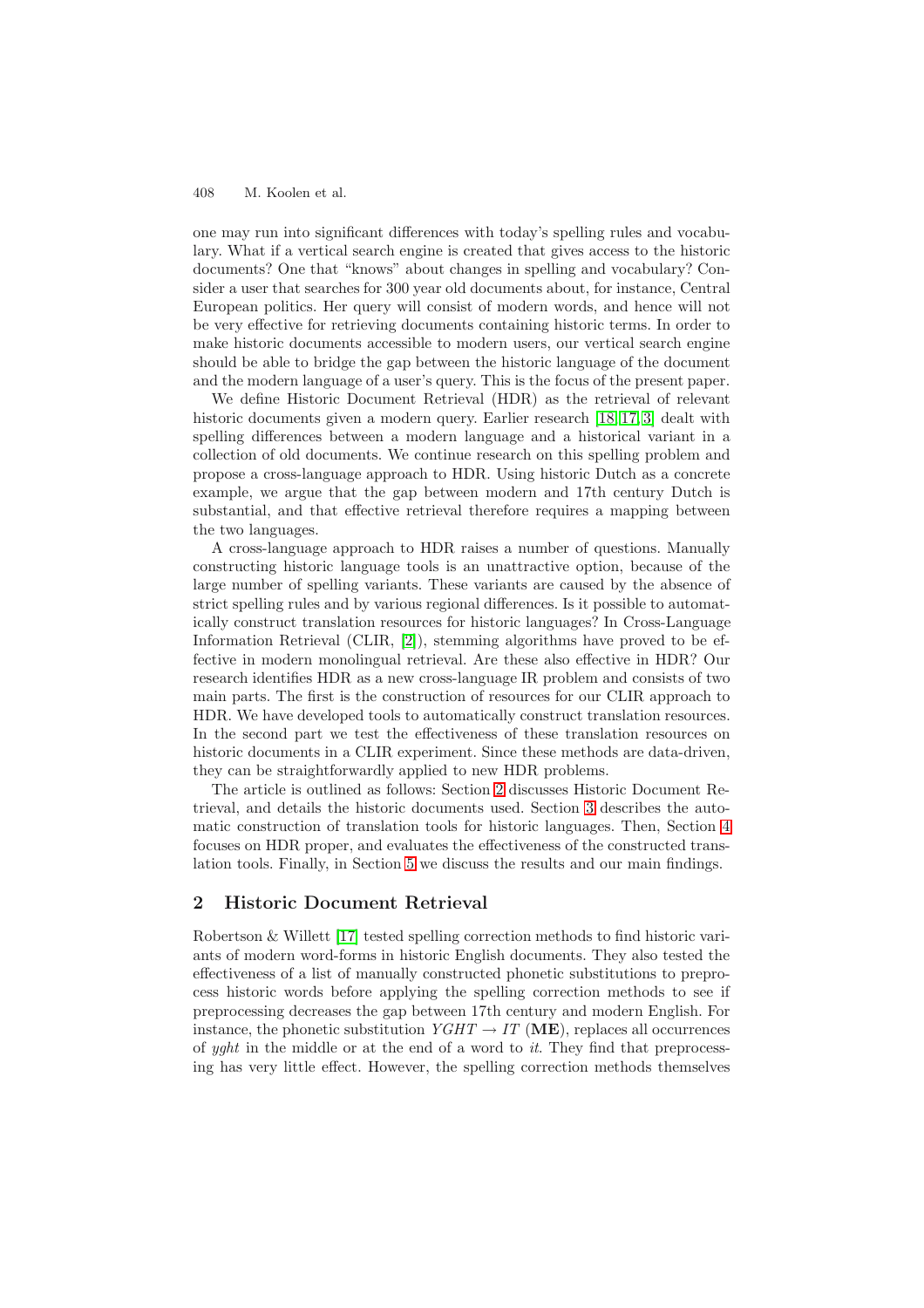are very effective in finding historic word-forms. The use of the same correction techniques on old French confirmed these results [\[16\]](#page-11-7).

Braun [\[3\]](#page-11-5) tested the effectiveness of preprocessing 17th century Dutch documents by applying rewrite rules in a document retrieval experiment. Rewrite rules take a sequence of characters out of a word and replaces it with a new sequence. After rewriting, historic words, especially their pre- and suffixes, are closer in spelling to modern Dutch words, making the Dutch variant of the Porter Stemmer more effective. Rewrite rules are thus an effective way of decreasing the spelling gap between 17th century and modern Dutch.

The main problem with the rewrite rules in  $[17, 3]$  $[17, 3]$  is that manual construction takes a lot of time and requires intimate knowledge of the specific historic language. Moreover, the rewrite rules for 17th century Dutch work for 17th century Dutch, but probably not for 17th century English, nor for 14th century Dutch. In the next section we propose data-driven methods for constructing rewrite rules using only a historic and modern document collection. Because of their data-driven nature, these methods can be applied to historic and modern document collections in other languages as well. Their output—sets of rewrite rules—can be used to construct translation dictionaries for a specific historic document collection, thus providing the resources required for our CLIR approach to HDR.

As mentioned before, we take historic Dutch as a case study. Dutch cultural heritage institutions possess large collections of old books, newspapers and other documents, and many of these are written in historic variants of modern Dutch. Uniformity in the Dutch language is a relatively new phenomenon. Middelnederlands is a predecessor of the modern Dutch language that was spoken during the Middle Ages and can best be thought of as a collection of different dialects. Moreover, whereas modern Dutch spelling is based on strict spelling rules, spelling in Middelnederlands was based on pronunciation [\[11\]](#page-11-8). Since pronunciations can have different orthographic representations, spelling was highly inconsistent. Each region had its own pronunciation, and hence its own spelling conventions. Although the Dutch language became more uniform in the 17th century, mainly through the nation-wide use of the first official Dutch Bible translation, the lack of spelling rules still resulted in the occurrence of many spelling variations throughout documents.

In our tool development and retrieval experiments we use the same historic corpus as [\[3\]](#page-11-5). It contains two 17th century collections of legal texts: the Antwerpse Compilatae (1609) and the Gelders Land- en Stadsrecht (1620). Although they are written in different dialects (southern and eastern, respectively), they are written in the same legal idiom. Hence, they contain many technical law terms and long sentences. This contrasts with other idioms from that period, such as the language of sailors. The Antwerpse Compilatae are part of a collection of legal texts called the Costumen van Antwerpen [\[1\]](#page-11-9). The collection consists of four parts: the Anitiquissimae (1547), the Antiquae (1571), the Impressae (1582), and the Compilatae (1609). OCR errors were manually corrected. Each section was treated as a separate document. This resulted in 222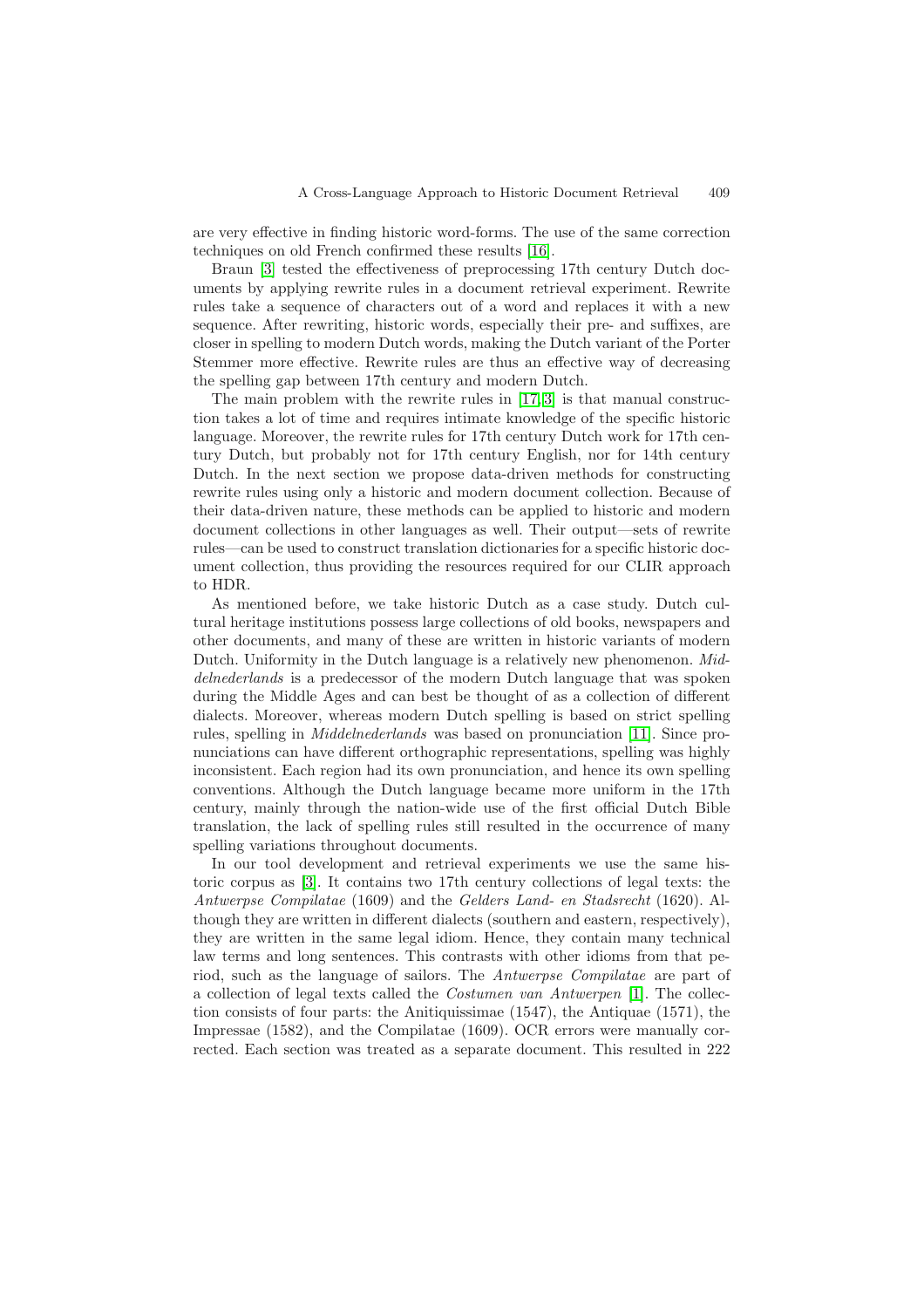documents. The Gelders Land- en Stadsrecht [\[9\]](#page-11-10) is very similar to the Antwerpse Compilatae. It contains parts on the same subjects as the Compilatae, with the only difference that substantive and formal criminal law are covered in one part. This collection was digitized by manually entering the text into the computer. The Gelders Land- en Stadsrecht collection contains 171 documents.

To clarify the differences between the historic language of the corpus and modern Dutch, we took a random sample of 500 words from the historic collection. Each word was assigned to one of three categories: modern, spelling variant, or historic. The overlap between historic and modern Dutch is significant (177 words, 35%). These words are spelled in accordance with modern Dutch spelling rules. An example is the word  $ik$  (English: I) which is often found in historic texts, but it has not changed over time. It turns out that most of the words (239 words, about 48%) are historic spelling variants of modern words. These words can still be recognized as a modern word, but are spelled in a non-modern way. An example is the word *heyligh* which is easily recognized as a historic spelling of the modern word heilig (English: holy) The remaining words (84 words, 17%) have a non-modern morphology, or cannot be recognized as a modern word at all. An example is the word beestlijck. Even adjusting its historic spelling, producing beestelijk, it is not a correct modern Dutch word. Taking a look at the context makes it possible to identify this word as a historic translation of the modern word beestachtig (English: bestial or beastly).

All documents in our collection were transformed into the standard TREC document format, resulting in 393 documents, with an average length of 912 words. In total, the corpus contains 17,794 distinct word tokens. We created a topic set consisting of 25 modern Dutch known-item topics. The topic creators are non-experts in the field of historical law texts, and are therefore unfamiliar with specific historical law terms. This is an important criterion for a HDR topic set, since this leaves the linguistic difficulties to the system. Here is an example topic (description field):

(Q25) Welke methoden zijn geoorloofd ter ondervraging van gevangenen? (English: Which methods are allowed in the interrogation of prisoners?)

Topics were given the familiar TREC topic format: title, description, and narrative.

# <span id="page-3-0"></span>**3 Tools for Historic Document Retrieval**

Our goal is to design algorithms for mapping historic spelling variations of a word into a single modern form. Below, we describe three tools for creating rewrite rules for 17th century Dutch. One of these tools exploits the phonological overlap (i.e., how words are pronounced) to find sequences that are spelled differently but sound the same. The other two algorithms exploit the orthographical overlap in a historic and a modern word to find the most probable modern version of a historic sequence. These two algorithms use *only* a corpus of 17th century Dutch documents and a corpus of modern Dutch documents. Since the corpus described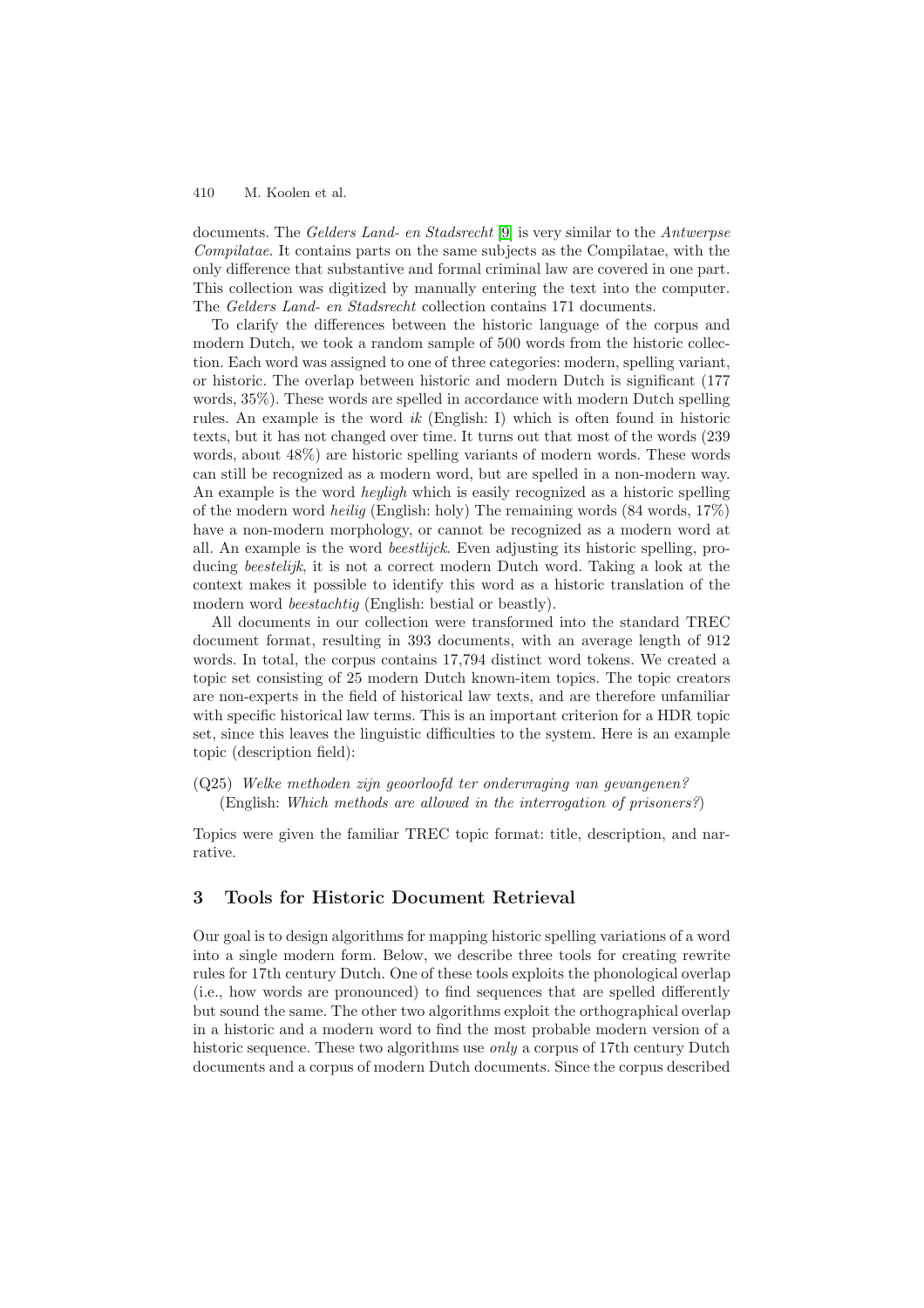in the previous section is rather small, for the construction of the rewrite rules, the corpus was expanded with a number of 17th century literary works taken from the DBNL [\[6\]](#page-11-11). To make sure that they were written in roughly the same period as our main corpus, we used texts written between 1600 and 1620. The literary texts from DBNL are not suitable for a document retrieval experiment because it is hard to determine the topic of such a text, but they do contain the same spelling variations, so they can be used for devising rewrite rules. As a modern corpus, we used the Dutch newspaper Algemeen Dagblad, part the Dutch corpus of CLEF [\[4\]](#page-11-12).

The three techniques are related to spelling correction techniques such as isolated-word error correction [\[12,](#page-11-13) [20\]](#page-12-1). Since the context of a historic word is also historic text, context dependent (semantically or syntactically informed) error correction techniques are no option in the case of cross-language HDR.

**PSS.** The Phonetic Sequence Similarity (PSS) algorithm finds historic spelling variants of modern words by comparing the phonetic transcriptions of historic and modern words.<sup>[1](#page-4-0)</sup> If the phonetic transcription of a historic word  $W^{hist}$  is equal to the phonetic transcription of a modern word  $W^{mod}$ , but their spelling is different, then  $W^{hist}$  is a spelling variant of  $W^{mod}$ . All words in the historic corpus and the modern corpus are converted to phonetic transcriptions by the grapheme-to-phoneme converter tool in NeXTeNS, a text-to-speech generation system for Dutch [\[15\]](#page-11-14).  $W^{hist}$  and  $W^{mod}$  are then split into sequences of vowels and consonants, and these sequences are aligned. If sequence  $S_i^{hist}$  is orthographically different from sequence  $S_i^{mod}$ ,  $S_i^{hist}$  is a historic spelling variant of  $S_i^{mod}$ . The resulting rewrite rule is:  $S_i^{hist} \rightarrow S_i^{mod}$ .

Take the following example. The 17th century Dutch verb veeghen (English: to sweep) is pronounced the same as its modern counterpart vegen; their phonetic transcriptions are both  $v e g Q n$  according to Nextens. Splitting both words into sequences and aligning these, results in:



At positions 2 and 3 we find differences between the historic sequences and the modern counterparts. This results in the rewrite rules:  $ee \rightarrow e$  and  $gh \rightarrow g$ . Each rewrite rule is assigned a value  $N$ , where  $N$  is the number of times the rule was generated. If  $N$  is high, there is a high probability that the rule is correct.

**RSF.** The Relative Sequence Frequency (RSF) algorithm exploits orthographic overlap between historic and modern words, to construct rewrite rules for the parts that do not overlap. First, all words in the historic corpus are split into sequences of consonants and sequences of vowels. An index is made, containing the corpus frequency  $F(S_i^{hist})$  of each unique sequence  $S_i^{hist}$ . The same is done for all words in the modern corpus.

<span id="page-4-0"></span><sup>1</sup> This requires a tool to transform the orthographic form into a phonetic transcription. For a number of European languages, such a tool exists, making the PSS algorithm useful for several languages.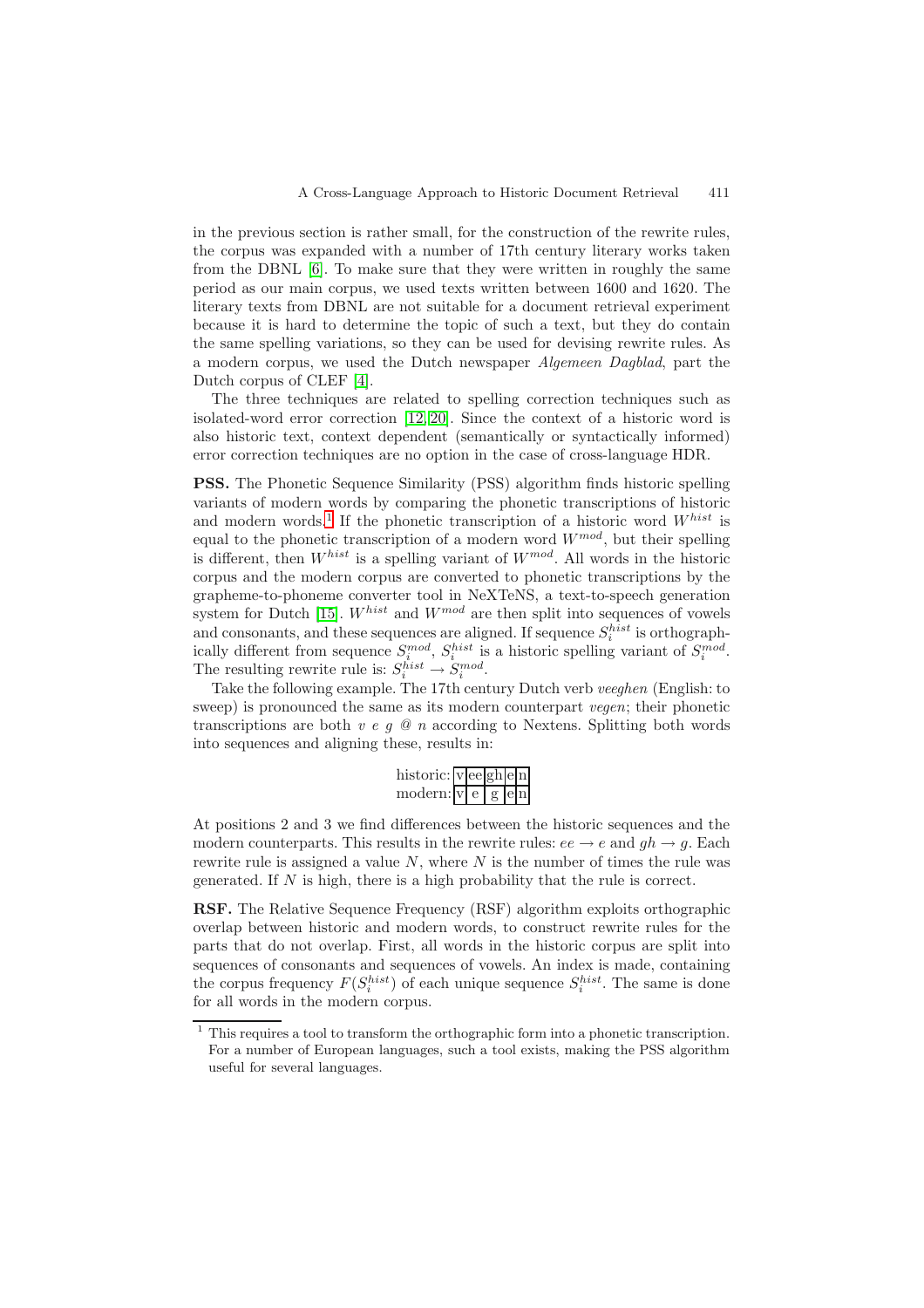The relative frequencies  $RF(S_i^{hist})$  and  $RF(S_i^{mod})$  of a sequence  $S_i$  are given by:

$$
RF(S_i^{hist}) = \frac{F(S_i^{hist})}{N^{hist}} \quad \text{and} \quad RF(S_i^{mod}) = \frac{F(S_i^{mod})}{N^{mod}},
$$

where  $N^{hist}$  is the total number of sequences in the historic corpus, and  $N^{mod}$ is the total number of sequences in the modern corpus. The relative sequence frequency  $RSF(S_i)$  of sequence  $S_i$  is then defined as

$$
RSF(S_i) = \frac{RF(S_i^{hist})}{RF(S_i^{mod})}.
$$

In words,  $RSF(S_i)$  is the frequency of  $S_i$  in the historic corpus compared to its frequency in the modern corpus. If  $S_i$  is relatively more frequent in the historic corpus than in the modern corpus, its RSF value will be greater than 1. Sequences with a high RSF-value are sequences with typical historic spelling. The RSF-algorithm tries to find modern spelling variants for these typical historic sequences.

RSF proceeds as follows. The sequence  $S^{hist}$  in a historic word  $W^{hist}$  is replaced by a wildcard. Vowel sequences are replaced by vowel wildcards, consonant sequences by consonant wildcards. These wildcard words are matched with words from the modern corpus, and the modern sequence  $S^{mod}$  matching the wildcard sequence is considered a possible modern spelling variant of  $S^{hist}$ . Consider the 17th century Dutch word volck (English: people). This is split into the following consonant/vowel sequences:  $v \circ \mathbf{l}$ ck. The sequences v and o are fairly frequent in modern Dutch, but lck is much more frequent in 17th century Dutch than in modern Dutch: it is a typical historic sequence. It is replaced by a consonant wildcard  $C$ , so the wildcard word becomes:  $v \circ C$ . The C wildcard can be matched with any sequence of consonants. In the modern Dutch corpus,  $\mathit{voC}$ is matched with vol (English: full), volk (English: people), and vork (English: fork), among others. Thus, the rewrite rules  $lck \rightarrow l$ ,  $lck \rightarrow lk$  and  $lck \rightarrow rk$  are created and receive score 1. (If one of these rules has already been created by another wildcard word, its score is increased by one.) After all wildcard words containing *lck* have been processed, the rule with the highest score is the most probable.

**RNF.** A variant of the RSF algorithm is the Relative N-Gram Frequency (RNF) algorithm. Instead of splitting words into sequences of consonants and sequences of vowels, the RNF algorithm splits words into n-grams of a certain length, and tries to find typically historic n-gram sequences. With an n-gram length of 3, the word volck is split into the following n-grams: #vo vol olc lck ck#, where  $#$ denotes a word boundary.

Since the restriction on consonants and vowels is dropped, another restriction on the wildcard is necessary to prevent overly productive matches. If the lck sequence is considered typically historic, the wildcard word  $v \circ W$  (with W being the wildcard) can be matched with any modern Dutch word starting with vo, including voorrijkosten (English: initial driving charge). Clearly the length of the modern sequence replacing *lck* should be similar, we allow a maximal difference in length of 2. The rest of the algorithm is the same as RSF.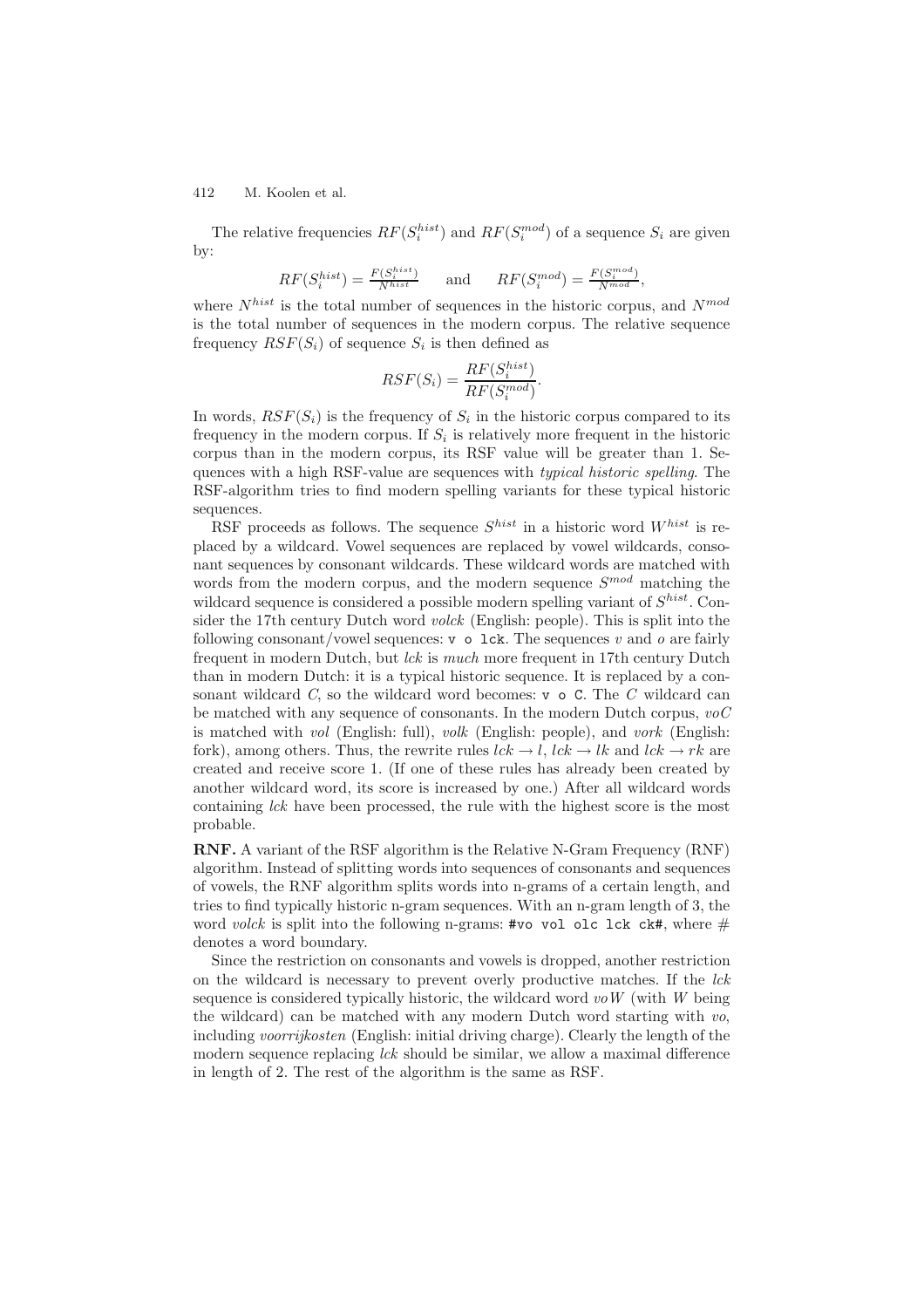#### **3.1 Evaluation**

The algorithms PSS, RSF, and RNF construct a large amount of rules; not all of them make sense. Pruning of rewrite rules can be done in several ways. Simply selecting the highest scoring rule for each typical historic sequence is one way. Another way is to test the rules on a small test set containing historic Dutch words from the collection and their modern Dutch counterparts. First, the edit distance  $D(W^{hist}, W^{mod})$  between the historic word  $W^{hist}$  and its modern form  $W^{mod}$  is calculated, similar to [\[24\]](#page-12-2). Next, the rewrite rule  $R_i$  is applied to  $W^{hist}$ , resulting in  $W^{rewr}$ .  $D(W^{rewr}, W^{mod})$  is the distance between  $W^{rewr}$  and  $W^{mod}$ . The test score S for rule  $R_i$  is:

$$
S(R_i) = \sum_{j=0}^{N} D(W_j^{hist}, W_j^{mod}) - D(W_j^{rewr}, W_j^{mod}),
$$

where j ranges over all N word pairs in the test set. If  $S(R_i)$  is positive, applying the rewrite rule on  $W^{hist}$  has decreased the edit distance between the historic words and their modern forms. In other words, the historic spelling is more similar to the modern spelling after rewriting. The test set contains 1600 manually constructed word pairs. For each typical historic sequence  $S^{hist}$ , the rule with the highest test score is selected. By setting a threshold, rules that have a negative score can be filtered since they do not bring the historic word and its modern variant closer to each other.

To compare the three rule construction algorithms PSS, RSF and RNF, another test set with 400 new word pairs (historic Dutch words and their modern spelling) was used; the historic words were fed to the various algorithms, and their outputs were compared against the corresponding modern word.

The first column in Table [1](#page-6-0) shows the method used (for RNF, the suffixes indicate the n-gram length); the second column shows the number of selected rewrite rules; the third gives the total number of words from the test set that were affected, while the fourth column gives the number of historic words that are rewritten to their correct modern form (edit distance is 0). This is used as an extra measure to compare the rule sets. The last column gives the average edit distance between the rewritten historic words and the modern words, plus the difference with the baseline in parentheses.

<span id="page-6-0"></span>

| Method                       | number total |     | perfect                    | new           |
|------------------------------|--------------|-----|----------------------------|---------------|
|                              |              |     | of rules rewrites rewrites | distance      |
| none                         |              |     |                            | 2.38          |
| PSS                          | 104          | 253 | 101                        | $1.66(-0.72)$ |
| RSF                          | 62           | 252 | 140                        | $1.33(-1.05)$ |
| $RNF-2$                      | 12           | 271 | 152                        | $1.29(-1.09)$ |
| $RNF-3$                      | 127          | 274 | 162                        | $1.19(-1.19)$ |
| $RNF-4$                      | 276          | 269 | 166                        | $1.20(-1.18)$ |
| $RNF-5$                      | 276          | 153 | 97                         | $1.79(-0.59)$ |
| $RNF-all$                    | 691          | 315 | 207                        | $0.97(-1.41)$ |
| $RNF\text{-}all + RSF + PSS$ | 753          | 337 | 224                        | $0.86(-1.52)$ |

**Table 1.** Results of evaluating the different sets of rewrite rules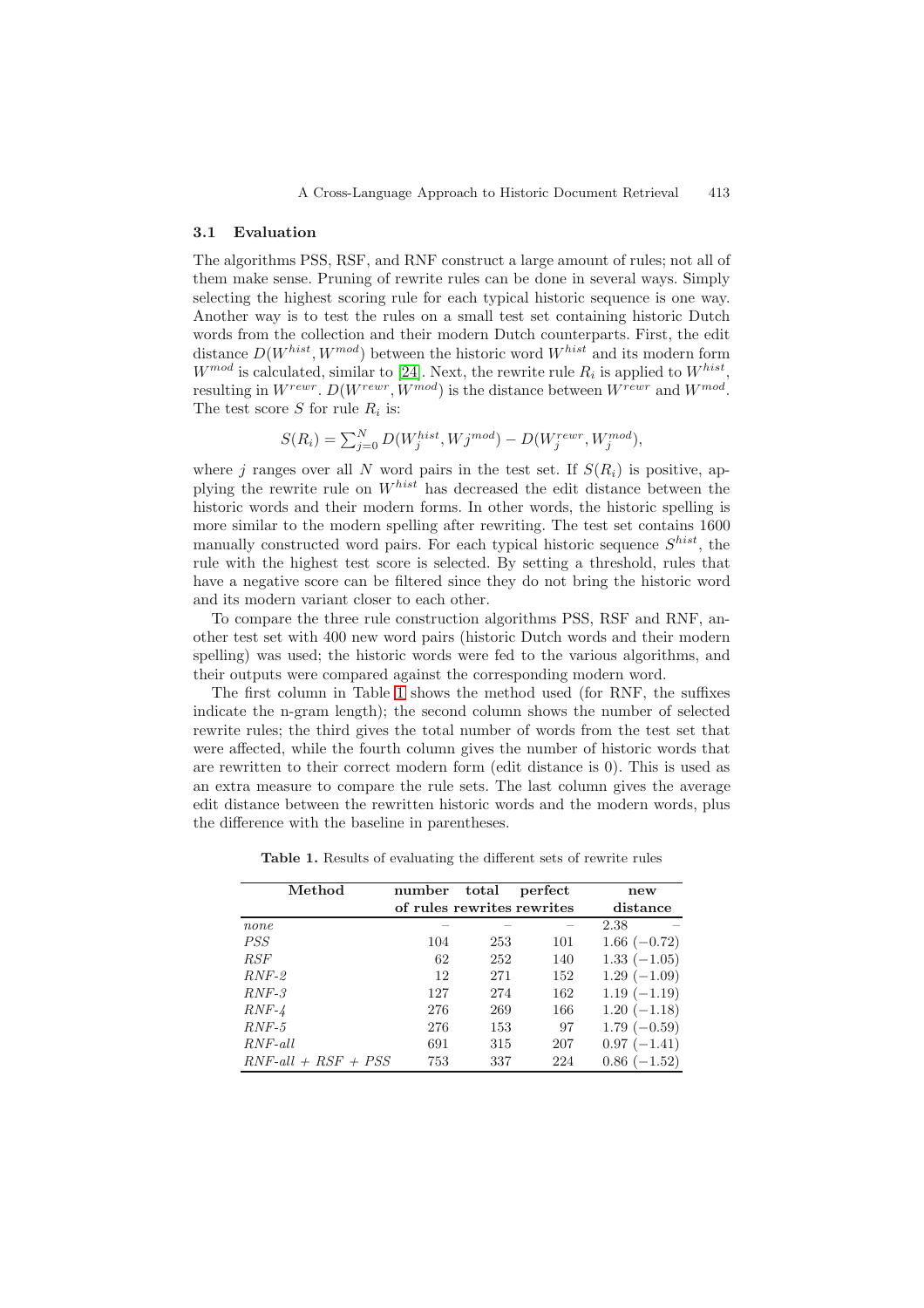The RNF algorithm clearly outperforms the other 2 algorithms with almost all n-gram lengths, except for n-gram length 5. The rule set for  $N = 3$  gives the best results. Compared to the baseline (no rewriting at all), this rule set reduces the average edit distance between the historic words and the modern words in the test set by 50%. However, by combining the rule sets of all n-gram lengths, even better results are obtained. This shows that the rule sets have a complementary effect on the test set.

Finally, a combination of all 3 algorithms was used. First creating and applying these rules using one algorithm, then constructing and applying rules using the second algorithm, then the third algorithm was used. These 3 sets of rules were then combined and tested again on the 400 word pair test set (in Table [1,](#page-6-0) only the best order of application is given). We see that the combination of methods scores best on all of the measures.

Which of our rewrite methods is most effective in bridging the spelling gap between 17th century and modern Dutch? A bigger reduction in edit distance does not always lead to a better rule. The modern Dutch spelling for the historic sequence cx should be ks. The rule  $cx \to k$  leads to a bigger reduction than the rule  $cx \rightarrow cs$ , but also leads to a change in pronunciation and often a change in word meaning as well. The number of perfect rewrites provides additional information. A larger reduction in edit distance leads to a larger number of perfect rewrites, leading to more direct matches between historic and modern Dutch. Together, these measures give a fair indication of the effectiveness of the rule sets. For now, this suffices: our aim is to enable the retrieval of historic documents. Does the rewrite method with the biggest reduction in edit distance and/or the largest number of perfect rewrites give rise to the best retrieval performance?—This is the topic of the next section.

### <span id="page-7-0"></span>**4 CLIR Approaches to Historic Document Retrieval**

Finally, we turn to retrieval, and investigate the effectiveness of the translation tools developed in the previous section for the retrieval of historic documents. Our main issue is whether the translation resources help the user in retrieving historic documents. For comparison, we take a monolingual approach as our baseline; here, no mapping between the languages takes place. For comparison with earlier research on historic English [\[18\]](#page-11-3), we also apply the SoundEx algorithm that translates words into codes based on phonetic similarity [\[19\]](#page-11-15); based on preliminary experiments we use code length 7.

Also based on preliminary experiments, we found that document translation outperforms query translation. In the case of HDR, translating the historic documents into modern Dutch provides additional advantages over query translation. An advantage for the user is that the "modernized" documents are easier to read. Also, since no stemming algorithm exists for historic Dutch, document translation enables us to use tokenization techniques that have proven to be useful in modern Dutch. This is important because successful cross-language retrieval requires both effective translation and tokenization [\[22,](#page-12-3) [10\]](#page-11-16). In addition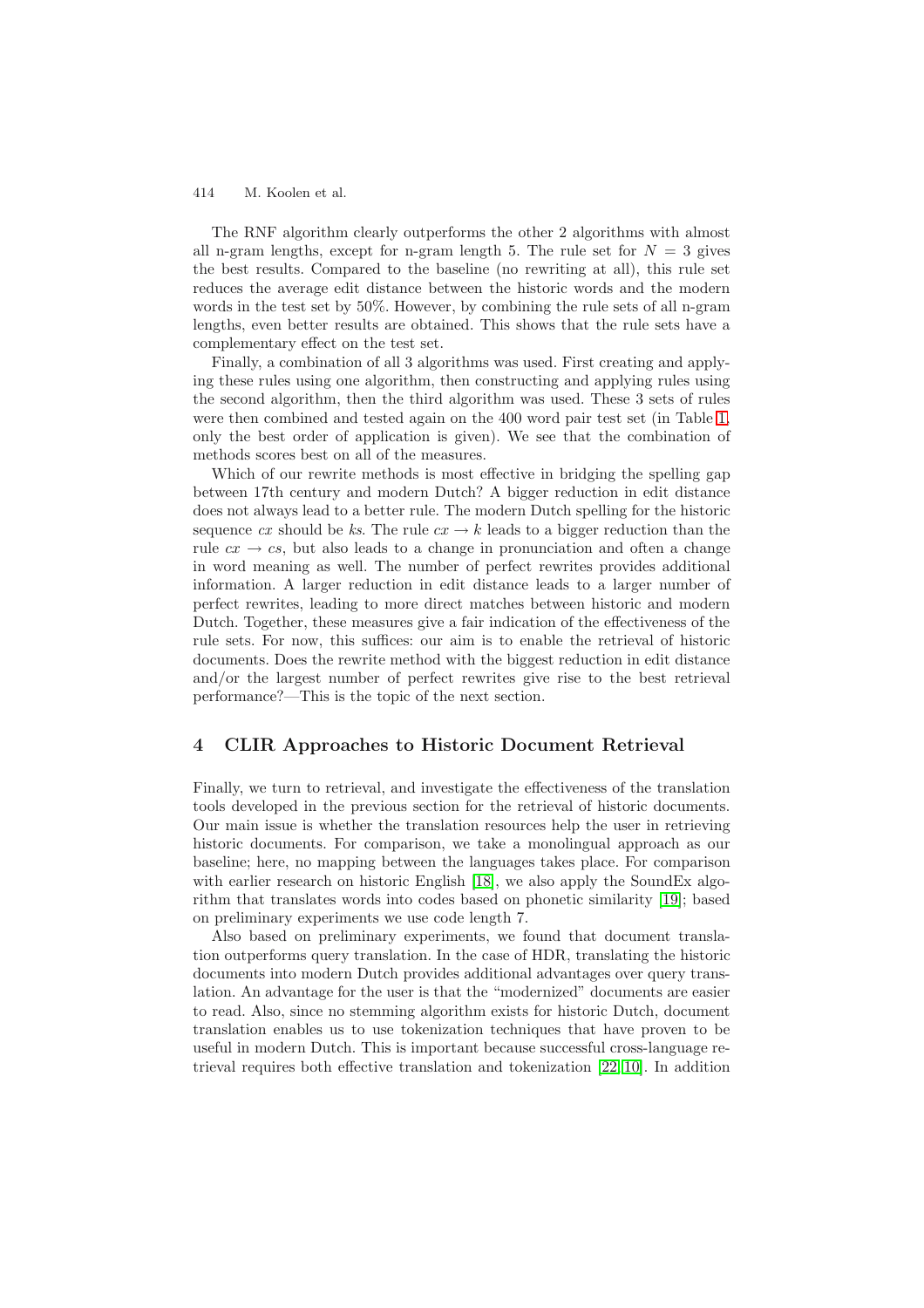to the performance of the translation tools, we investigate the effectiveness of a stemming algorithm for modern Dutch [\[23\]](#page-12-4).

Our third set of questions concerns the use of long versus short topic statements. Since the spelling bottleneck may have an especially detrimental impact on retrieval effectiveness for short queries, we conjecture that our translation tools will be more effective for short topics than for long topics.

### **4.1 Experimental Setting**

We used the corpus in historic Dutch, and the topic set in modern Dutch described in Section [2](#page-1-0) above. All runs were of the following form: query in modern Dutch, with relevant document in 17th century Dutch. All runs used out-of-thebox Lucene [\[14\]](#page-11-17) with the default vector space retrieval model and the Snowball stopword list for Dutch [\[23\]](#page-12-4). In addition to our monolingual baseline run, we generated runs using the outputs of the various tools described in the previous section, runs with and without the use of stemming, and runs using only the title field of the topic statement as well as runs that use the description field. The measure used for evaluation purposes is mean reciprocal rank (MRR), a natural (and standard) measure for known-item retrieval [\[5\]](#page-11-18). To determine whether the observed differences between two retrieval approaches are statistically significant, we used the bootstrap method, a non-parametric inference test [\[8,](#page-11-19) [21\]](#page-12-5). We take 100,000 resamples, and look for significant improvements (one-tailed) at significance levels of 0.95  $(\star)$  and 0.99  $(\star \star)$ .

# **4.2 Results**

Table [2](#page-8-0) shows the results for runs produced without invoking a stemmer. First, restricting our attention to the title queries in the top half of the table, we see that all translation resources (except RSF) improve retrieval effectiveness. SoundEx is surprisingly effective, almost on a par with the combination of all

<span id="page-8-0"></span>**Table 2.** Evaluating translation effectiveness, using the title of the topic statement (top half) or its description field (bottom)

| Method                       | $\operatorname{MRR}$ | % Change |
|------------------------------|----------------------|----------|
| <i>Baseline (titles)</i>     | 0.1316               |          |
| Sounder7                     | $0.2600*$            | $+97.6$  |
| <i>PSS</i>                   | $0.2397*$            | $+82.1$  |
| RSF                          | 0.1299               | $-1.3$   |
| $RNF$ -all                   | $0.2114*$            | $+60.6$  |
| $RNF\text{-}all + RSF + PSS$ | $0.2780**$           | $+111.2$ |
| Baseline (descriptions)      | 0.1840               |          |
| Sounder7                     | 0.1890               | $+2.7$   |
| <i>PSS</i>                   | 0.2556               | $+38.9$  |
| RSF                          | 0.1861               | $+1.1$   |
| $RNF$ -all                   | 0.2025               | $+10.1$  |
| $RNF\text{-}all + RSF + PSS$ | $0.2842*$            | $+54.5$  |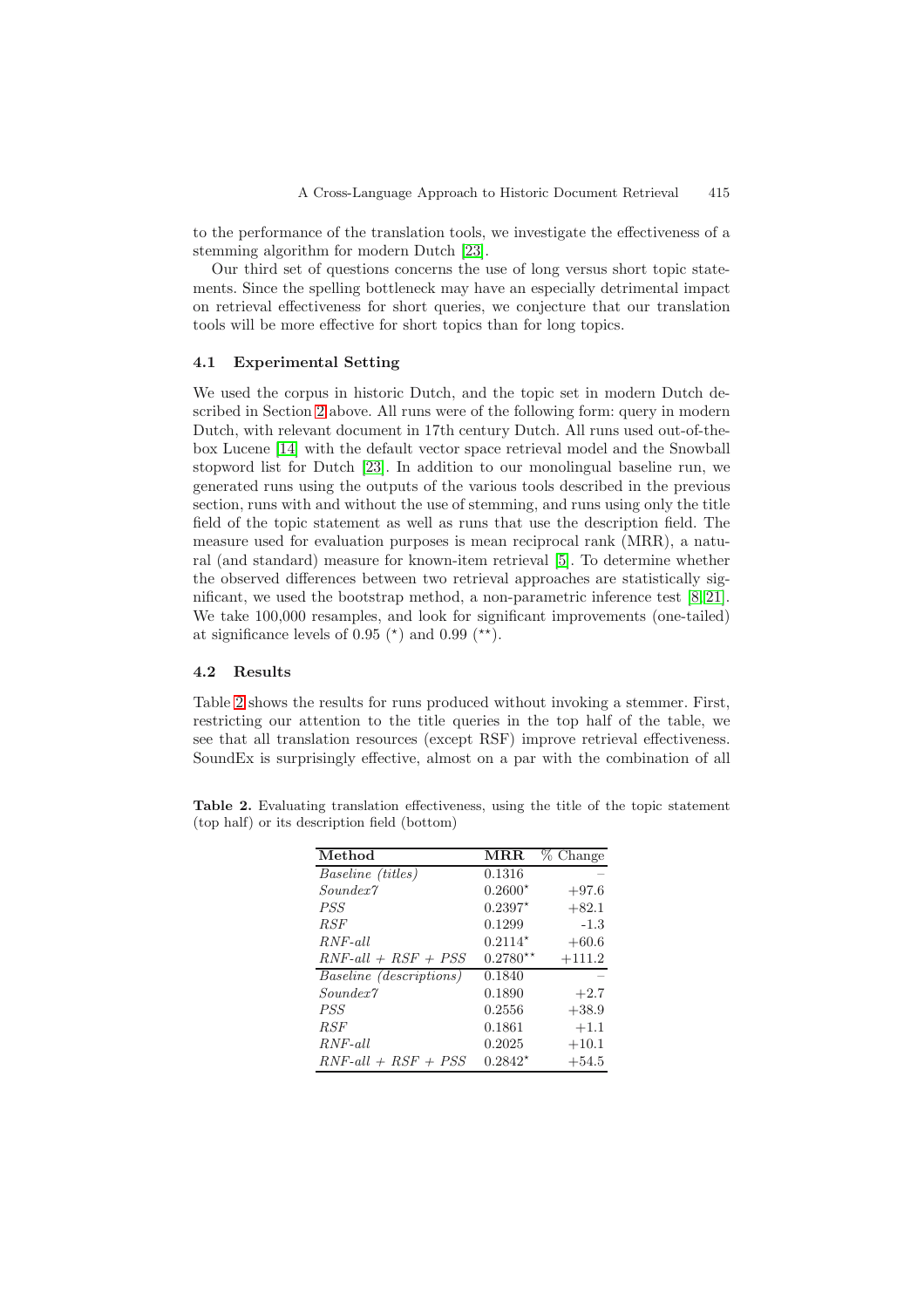| Method                                  |            | MRR % Change |
|-----------------------------------------|------------|--------------|
| Baseline (titles)                       | 0.1316     |              |
| <i>Stemming</i>                         | 0.1539     | $+16.9$      |
| $RNF-all + RSF + PSS$                   | $0.2780**$ | $+111.2$     |
| $RNF\text{-}all + RSF + PSS + Stemming$ | $0.2766**$ | $+110.2$     |
| <i>Baseline (descriptions)</i>          | 0.1840     |              |
| <i>Stemming</i>                         | 0.1870     | $+1.6$       |
| $RNF-all + RSF + PSS$                   | $0.2842*$  | $+54.5$      |
| $RNF\text{-}all + RSF + PSS + Stemming$ | $0.3410**$ | $+85.3$      |

<span id="page-9-0"></span>**Table 3.** Does the stemming of modern translations further improve retrieval? Using the title of the topic statement (top half) or its description field (bottom)

translation resources. The results for runs that use the description field of the topic statement, shown in the bottom half of Table [2,](#page-8-0) are somewhat different. Here, Soundex only makes a minor difference. How can this behavior be explained? Soundex transforms all words into codes of a certain length. Many short words that start with the same letter are transformed into the same code, matching the short (and often irrelevant) words in the description with many other short Dutch words. Soundex adds much more of these short words to the query than the rewrite rules. The titles contain only content words, which are often longer than non-content words, and are matched far less by other, irrelevant words. While still impressive, the relative gain in MRR produced by the combination of all translation resources (on the description field of the topic statement) is only about half the gain on the title topics.

Next, to find out whether there is an added benefit of performing stemming on top of the translated documents, we turn to the results in Table [3.](#page-9-0) Note that the SoundEx algorithm generates codes rather than human readable text, defying the application of further linguistic tools. On title-only topic statements (see the top half of Table [3\)](#page-9-0) stemming improves effectiveness, but it does not add anything to the combination of the translation resources. In contrast, on the description topics (see the bottom half of Table [3\)](#page-9-0), the grand combination of all translation resources plus stemming leads to further improvements over stemming and over the translation resources.

The previous section showed that the resulting rule set of a combination of the RNF, RSF, and PSS algorithms produced the largest reduction in edit distance and the largest number of perfect rewrites. The question was whether these measures provide a reliable indication of the retrieval effectiveness. The success of the combination is reflected in the retrieval results: all individual algorithms are outperformed by the combined method. It should be noted, however, that the contribution of the RSF algorithm seems minimal. This is likely caused by the relatively small number of rewrite rules it produces: of the 17,794 unique words in the corpus, somewhat more than 4,000 words are rewritten by the RSF rule set, while the PSS rule set rewrites over 8,000 words. The RNF rule set and the combined rule sets rewrite over 11,000 words.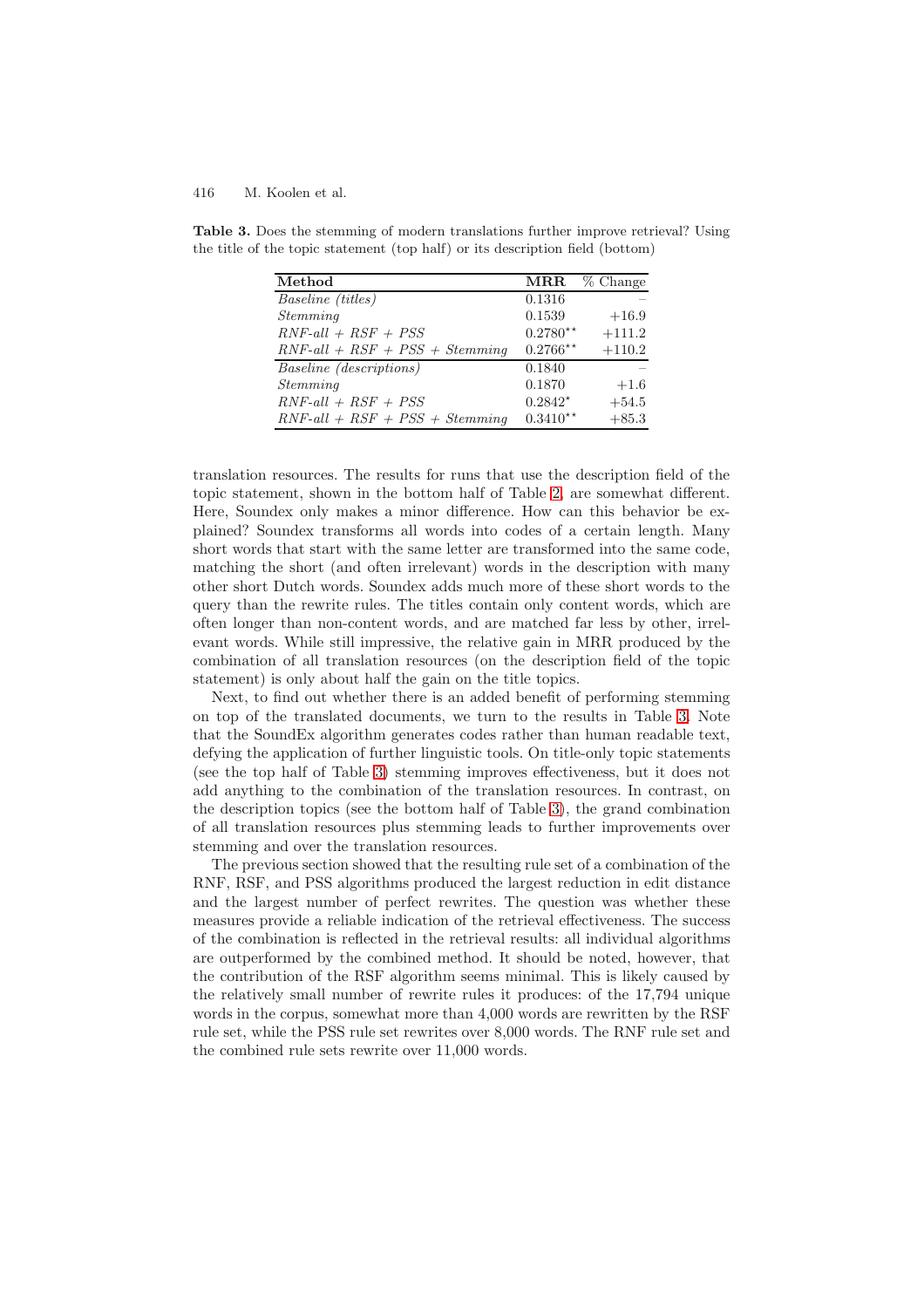# <span id="page-10-0"></span>**5 Discussion and Conclusions**

We proposed a cross-language approach to Historic Document Retrieval, and investigated (1) the automatic construction of translation resources for historic languages, and (2) the retrieval of historic documents using cross-language information retrieval techniques. Our experimental evidence was based on a collection of 17th century Dutch documents and a set of 25 known-item topics in modern Dutch. Our main findings are as follows: First, we are able to automatically construct rules for modernizing a historic language based on comparing (a) phonetic sequence similarity, (b) the relative frequency of consonant and vowel sequences, and (c) the relative frequency of character n-gram sequences, of historic and modern corpora. Second, modern queries are not very effective for retrieving historic documents, but the historic language tools lead to a substantial improvement of retrieval effectiveness. The improvement is above and beyond the improvement due to using a modern stemming algorithm. In fact, modernizing the historic language generally has a beneficial impact on the effectiveness of the stemmer. In sum, our translation resources reduce the spelling gap between 17th century and contemporary Dutch, showing that a cross-language approach to HDR is a viable way of bridging the gap between the historic language of the document and the modern language of a user's query.

Following Braun [\[3\]](#page-11-5), one can identify two bottlenecks for retrieving documents written in a historic language. The *spelling bottleneck* is caused by differences in spelling between the modern and historic language. The highly inconsistent spelling also resulted in the existence of multiple spelling variations of a word within a single document. A second problem is caused by vocabulary changes. As languages evolve, new words are introduced, while others disappear over time. Yet other words remain part of the language, but their meanings shift. This problem forms the vocabulary bottleneck. Our CLIR approach to HDR implies the use of translation resources for retrieval purposes. At present, we make no distinction between different linguistic relations that may hold between translations. The automatically produced rewrite rules exploit the fact that there are common elements in the different orthographic forms of words. Hence, they are an effective method for addressing the spelling bottleneck. The vocabulary bottleneck is a much harder problem. We are currently exploring methods that address the vocabulary bottleneck both directly and indirectly. First, we address it indirectly by using query expansion techniques that specifically expand queries with words not occuring in a modern corpus. Second, we address it directly by mining annotations to historic texts published on the web. This exploits the fact that these words require explanation for modern readers, frequently leading to annotations that explain the historic meaning of a term.

All resources used for the experiments in this paper (the corpus, the topics, and the qrels) are available from <http://ilps.science.uva.nl/Resources/>.

**Acknowledgments.** Thanks to Margariet Moelands (National Library of the Netherlands) for drawing our attention to historic document retrieval. Thanks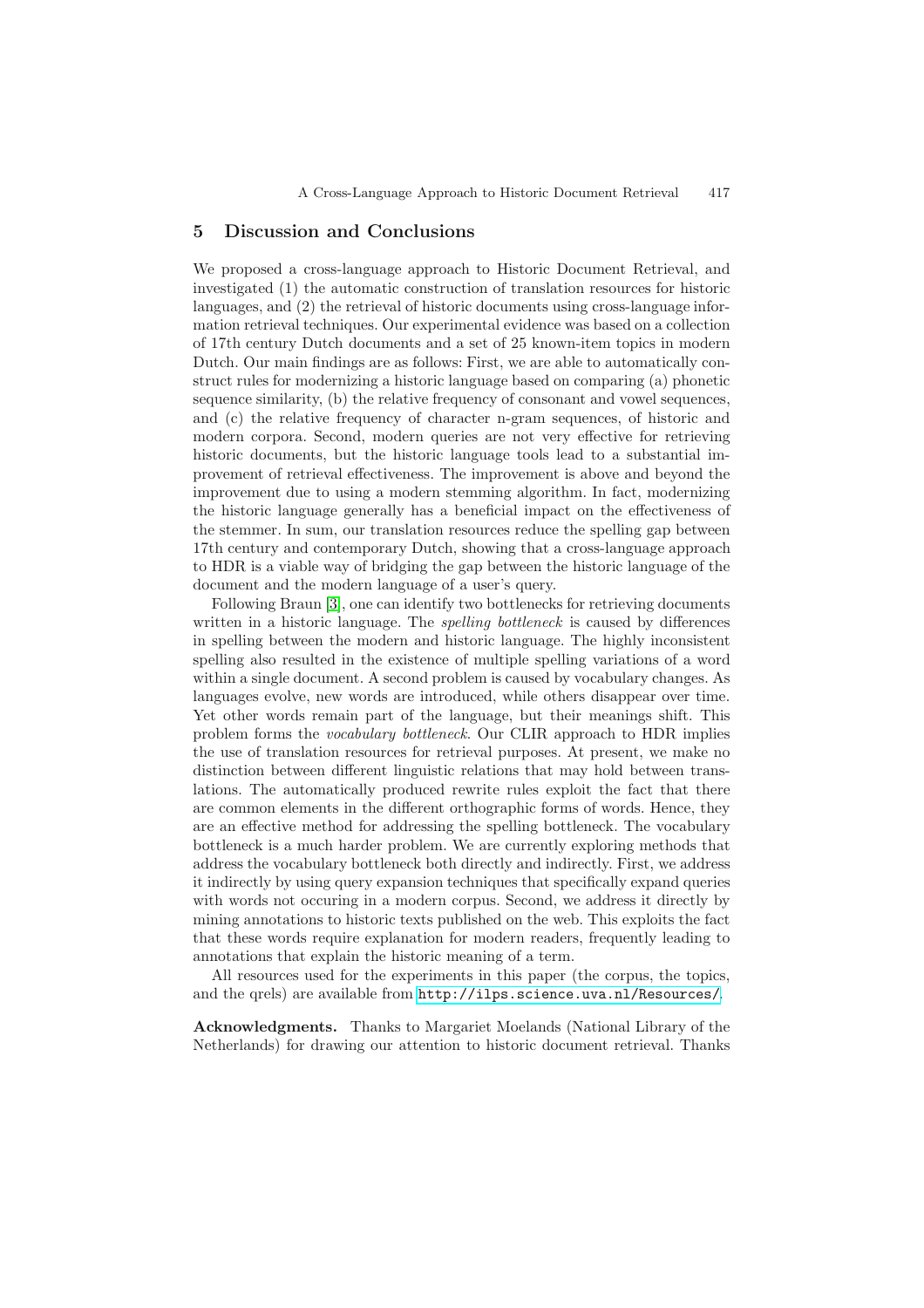to Loes Braun for making available the Antwerpse Compilatae and Gelders staden landrecht corpus.

This research was supported by the Netherlands Organization for Scientific Research (NWO) under project numbers 016.054.616, 017.001.190, 220-80-001, 264-70-050, 365-20-005, 612.000.106, 612.000.207, 612.013.001, 612.066.302, 612.- 069.006, 640.001.501, and 640.002.501.

# <span id="page-11-9"></span><span id="page-11-2"></span>**References**

- 1. Brabants recht. Costumen van Antwerpen, 2005. <http://www.kulak.ac.be/facult/rechten/Monballyu/Rechtlagelanden/> [Brabantsrecht/brabantsrechtindex.htm](Brabant srecht/brabantsrechtindex.htm).
- <span id="page-11-6"></span><span id="page-11-5"></span>2. M. Braschler and C. Peters. Cross-language evaluation forum: Objectives, results, achievements. Information Retrieval, 7:7–31, 2004.
- 3. L. Braun. Information retrieval from Dutch historical corpora. Master's thesis, Maastricht University, 2002.
- <span id="page-11-12"></span>4. CLEF. Cross language evaluation forum, 2005. <http://www.clef-campaign.org/>.
- <span id="page-11-18"></span>5. N. Craswell and D. Hawking. Overview of the TREC 2004 web track. In The Thirteenth Text REtrieval Conference (TREC 2004). National Institute for Standards and Technology. NIST Special Publication 500-251, 2005.
- <span id="page-11-11"></span><span id="page-11-1"></span>6. DBNL. Digitale bibliotheek voor de Nederlandse letteren, 2005. <http://www.> <dbnl.nl>.
- 7. DigiCULT. Technology challenges for digital culture, 2005. <http://www.digicult.> <info/>.
- <span id="page-11-19"></span>8. B. Efron. Bootstrap methods: Another look at the jackknife. Annals of Statistics, 7:1–26, 1979.
- <span id="page-11-10"></span>9. Gelders recht. Gelders Land- en Stadsrecht, 2005. <http://www.kulak.ac.be/> <facult/rechten/Monballyu/Rechtlagelanden/Geldersrecht/> <geldersrechtindex.htm>.
- <span id="page-11-16"></span>10. V. Hollink, J. Kamps, C. Monz, and M. de Rijke. Monolingual document retrieval for European languages. Information Retrieval, 7:33–52, 2004.
- <span id="page-11-8"></span>11. M. Hüning. Geschiedenis van het Nederlands, 1996. <http://www.ned.univie.> <ac.at/publicaties/taalgeschiedenis/nl/>.
- <span id="page-11-13"></span>12. K. Kukich. Technique for automatically correcting words in text. ACM Computing Surveys, 24:377–439, 1992.
- <span id="page-11-0"></span>13. M. Lesk. Understanding Digital Libraries. The Morgan Kaufmann series in multimedia information and systems. Morgan Kaufmann, second edition, 2005.
- <span id="page-11-17"></span><span id="page-11-14"></span>14. Lucene. The Lucene search engine, 2005. <http://jakarta.apache.org/lucene/>.
- <span id="page-11-7"></span>15. NeXTeNS. Text-to-speech for Dutch, 2005. <http://nextens.uvt.nl/>.
- 16. A.J. O'Rourke, A.M. Robertson, P. Willett, P. Eley, and P. Simons. Word variant identification in old french. Information Research, 2, 1996. <http://informationr.net/ir/2-4/paper22.html>.
- <span id="page-11-4"></span>17. A.M. Robertson and P. Willett. Searching for historical word-forms in a database of 17th-century English text using spelling-correction methods. In Proceedings ACM SIGIR '92, pages 256–265, New York, NY, USA, 1992. ACM Press.
- <span id="page-11-3"></span>18. H.J. Rogers and P. Willett. Searching for historical word forms in text databases using spelling-correction methods. Journal of Documentation, 7:333–353, 1991.
- <span id="page-11-15"></span>19. R.C. Russell. Specification of Letters, volume 1,261,167 of Patent Number. United States Patent Office, 1918.